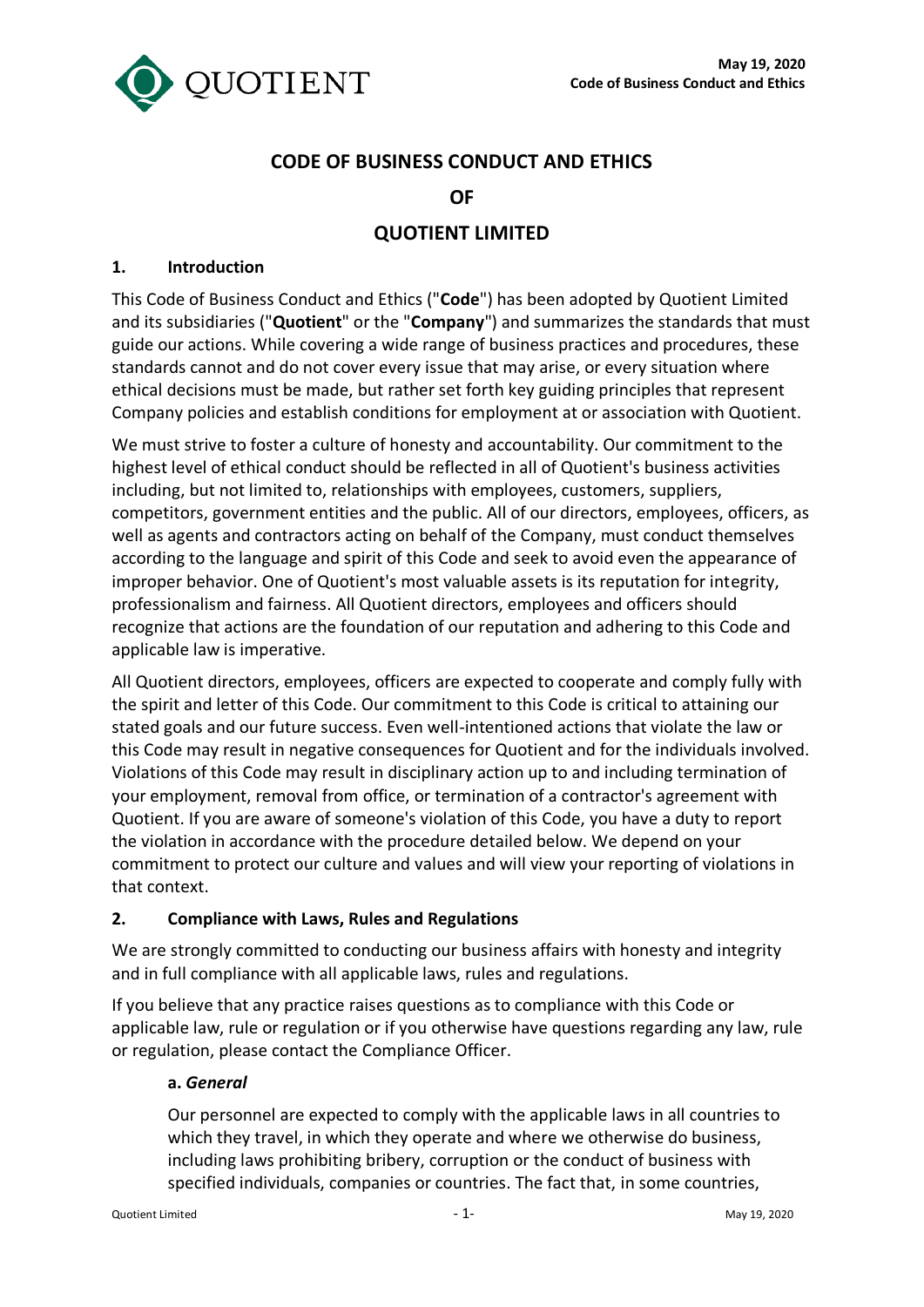

certain laws are not enforced or that violation of those laws is not subject to public criticism is not an excuse for noncompliance.

### **b.** *Bribes, Kickbacks and Other Improper Payments*

The Company does not permit or condone bribes, kickbacks or other improper payments, transfers or receipts. No director, officer or employee should offer, give, solicit or receive any money or other item of value for the purpose of obtaining, retaining or directing business or bestowing or receiving any kind of favored treatment. In particular, the U.S. Foreign Corrupt Practices Act (the "**FCPA**") and U.K. Bribery Act prohibit giving anything of value directly or indirectly to any public or governmental official for the purpose of securing an improper advantage, obtaining or retaining business, or directing business to a person or entity. Violation of the FCPA or UK Bribery Act could subject the Company and its individual directors, officers and employees to serious fines and criminal penalties.

When in doubt as to whether a contemplated payment or gift may violate the FCPA or U.K. Bribery Act, contact the Compliance Officer before taking any action.

## **3. Protection of Confidential and Proprietary Information**

Confidential and proprietary information generated and gathered in our business is a valuable Company asset. Protecting this information plays a vital role in our continued growth and ability to compete. All proprietary and/or confidential information should be maintained in strict confidence, except when disclosure is authorized by Quotient or required by law. This means that you should not discuss internal Company matters with anyone outside Quotient, except as required in the performance of your employment duties or the law. This prohibition also means that you should not, without the prior authorization of the Compliance Officer, post any information concerning Quotient in a blog or to an electronic message board or "chat room," even on an anonymous basis or in an attempt to defend Quotient. Equally important is safeguarding the confidentiality of personal information obtained or received by Quotient from employees, customers or patients.

Proprietary information includes all intellectual property such as trade secrets, patents, trademarks and copyrights. Other confidential information includes without limitation business plans, objectives and strategies; research; product development, sales and marketing plans; databases; salary and benefits data and other employee information; customer, employee and supplier lists; financial information and any other non-public information that might be useful to competitors or that could be harmful to Quotient if disclosed.

Your obligation to protect Quotient's proprietary and/or confidential information continues even after you are no longer employed by Quotient, and you must return all proprietary and confidential information in your possession upon leaving Quotient.

### **4. Conflicts of Interest**

Quotient directors, employees and officers have an obligation to act in the best interests of Quotient and should endeavor to avoid situations that present an actual, potential or apparent conflict between their interest and the interests of Quotient.

A "conflict of interest" occurs when a person's private interest interferes in any way, or even appears to interfere, with the interest of Quotient, including its subsidiaries and affiliates. A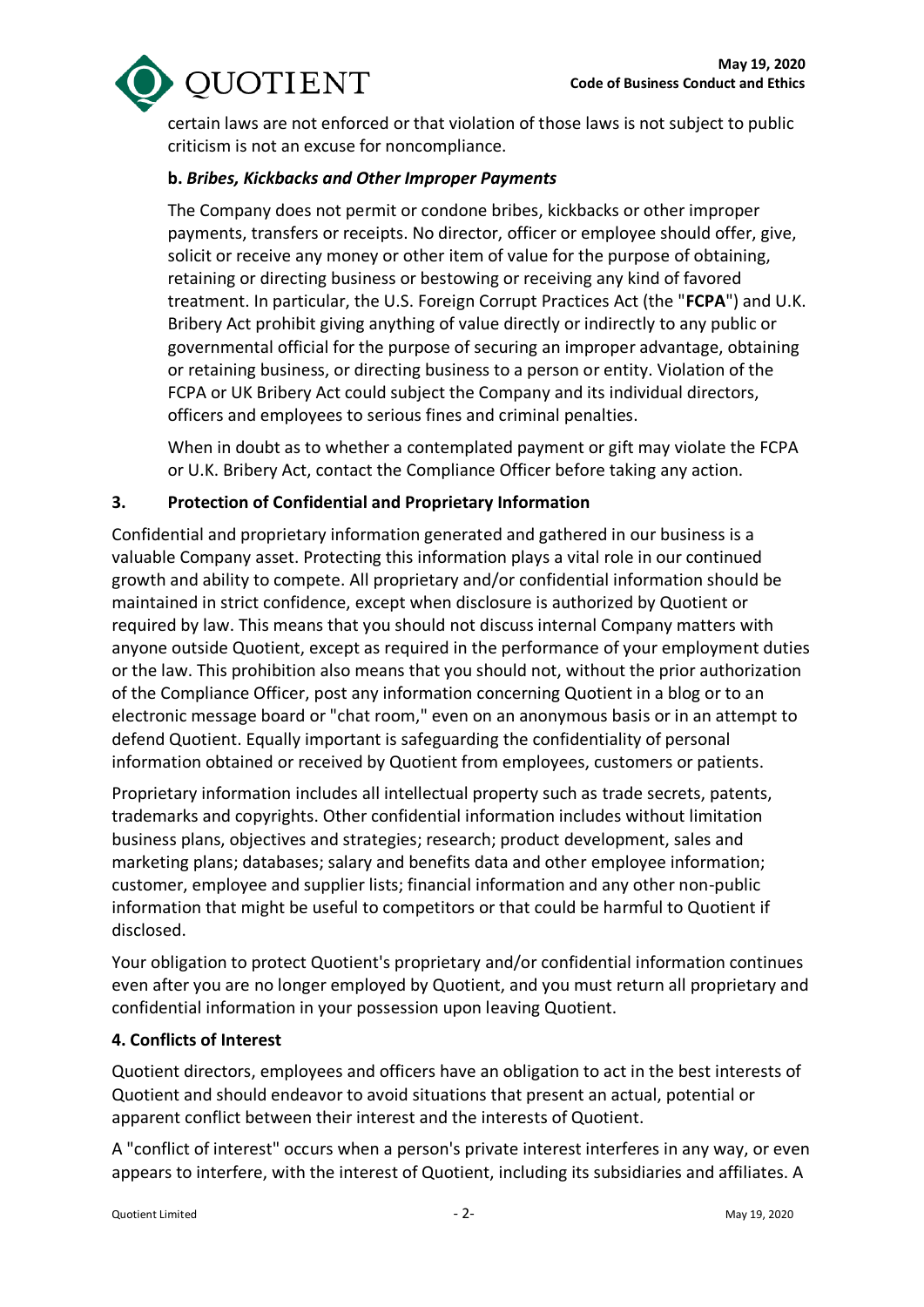

conflict of interest can arise when a person takes an action or has an interest that may make it difficult for him or her to perform his or her work objectively and effectively. Conflicts of interest may also arise when a person (or his or her family members) receives improper personal benefits as a result of his or her position in Quotient.

In dealing with customers, prospective customers, vendors and partners you must act entirely in Quotient's interests to the total exclusion of personal advantage.

Although it would not be possible to describe every situation in which a conflict of interest may arise, the following are examples of situations that may constitute a conflict of interest:

- Working, in any capacity, for a competitor, customer or supplier while employed by Quotient, unless such work is approved in advance by the Compliance Officer.
- Accepting gifts of more than \$50 or receiving personal discounts or other benefits in excess of such value from a competitor, customer or supplier unless such gifts, discounts or benefits are unrelated to your employment with or service to Quotient. It is not, however, a conflict of interest to accept hospitality, such as a lunch or dinner, in the course of business.
- Competing with Quotient for the purchase or sale of property, services or other interests.
- Having an interest in a transaction involving Quotient, a customer or supplier (not including routine investments in publicly traded companies – but refer to the Company's Insider Trading Policy in such cases).
- Receiving a loan or guarantee of an obligation as a result of your position with Quotient.
- Directing business to a supplier owned or managed by, or which employs, a relative or friend without full disclosure to and prior approval of the Compliance Officer.

Situations involving a conflict of interest may not always be obvious or easy to resolve. Officers should report actions that may involve a conflict of interest to the Compliance Officer. Employees who are not officers should report the existence of any actual, potential or apparent conflict of interest to his/her manager or the Compliance Officer.

In order to avoid conflicts of interests, officers must disclose to the Compliance Officer any material transaction or relationship that reasonably could be expected to give rise to such a conflict.

Persons who knowingly fail to disclose conflicts of interest are subject to disciplinary action, including dismissal or removal from office.

# **5. Protection and Proper Use of Company Assets**

Protecting Company assets against loss, theft or other misuse is the responsibility of every director, employee and officer. Loss, theft and misuse of Company assets directly impact our profitability. Any such loss, misuse or suspected theft should be reported to the Compliance Officer.

The Company's equipment, vehicles and supplies are to be used to support the conduct of our business. They may be used only in compliance with Company guidelines.

### **6. Corporate Opportunities**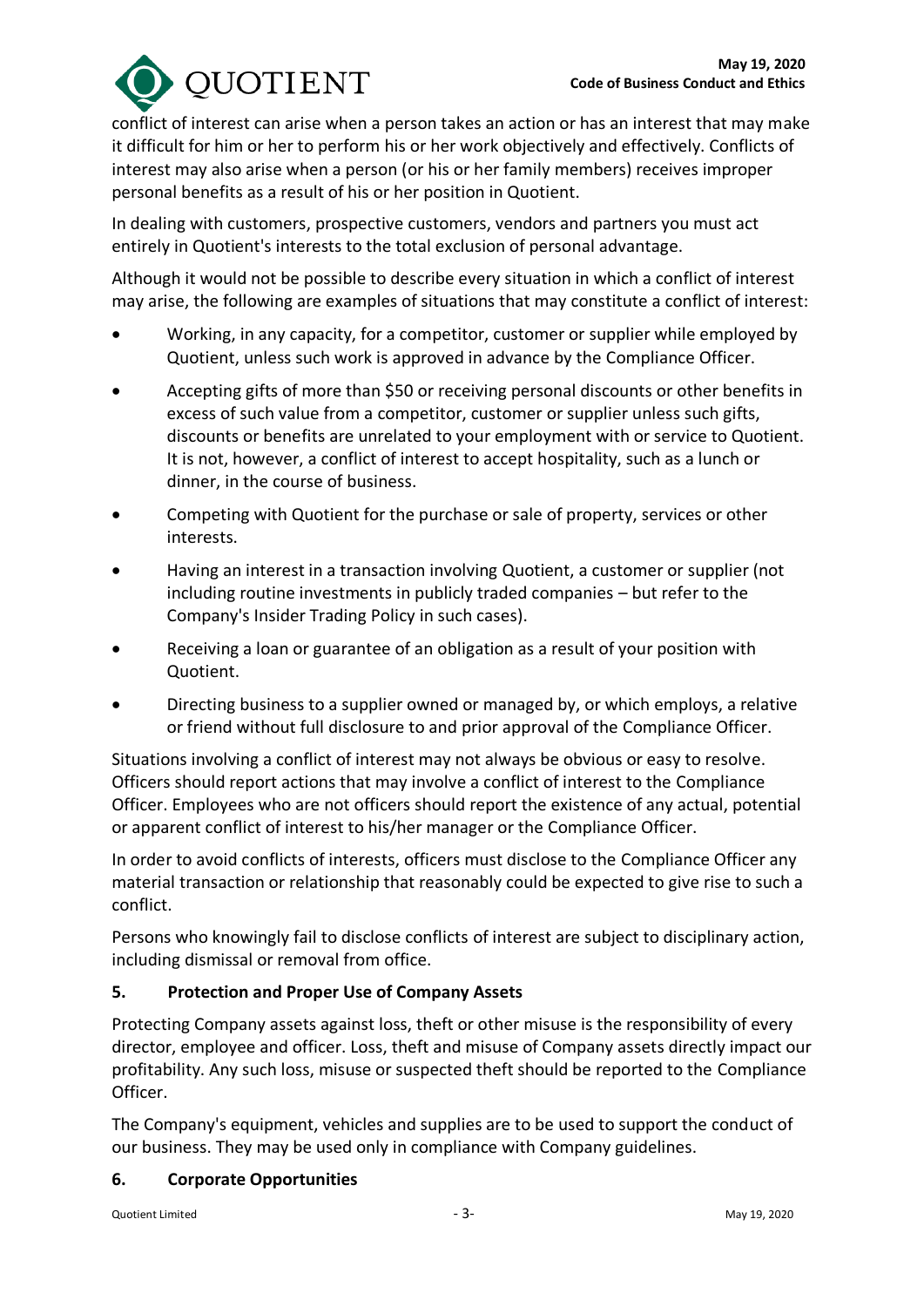

You may not exploit for your own personal gain opportunities that are discovered through the use of corporate property, information or position unless the opportunity is disclosed fully in writing to Quotient and Quotient declines to pursue such opportunity. No director, employee or officer may compete with Quotient in the same line of business as Quotient.

### **7. Benefits, Favors, Gifts and Entertainment**

It is the duty of each director, officer or employee to avoid receipt of benefits, favors, gifts and entertainment which might conflict with the proper performance of his or her corporate responsibilities, or which might tend to adversely affect his or her independent judgment on behalf of the Company or any of its subsidiaries. If the benefit, favor or gift is more than a token gift of insubstantial value and is offered in return for or in expectation of corporate business, it should not be accepted.

### **8. Loans or Other Financial Transactions**

No employee may obtain loans or guarantees of personal obligations from, or enter into any other personal financial transaction with, any company that is a material tenant, contractor, real estate broker/agent, partner, lender or competitor of the Company. This guideline does not prohibit arms-length transactions with recognized banks, brokerage firms, other financial institutions or any company that is a material tenant, contractor, real estate broker/agent, partner, lender or competitor.

#### **9. Fair Dealing**

Each director, employee and officer of Quotient should endeavor to deal fairly with customers, suppliers, competitors, the public and one another at all times and in accordance with ethical business practices. No one should take unfair advantage of anyone through manipulation, concealment, abuse of privileged information, misrepresentation of material facts or any other unfair dealing or practice. No payment in any form shall be made directly or indirectly to or for anyone for the purpose of obtaining or retaining business or obtaining any other favorable action. The Company and the director, employee or officer involved may be subject to disciplinary action as well as potential civil or criminal liability for violation of this policy.

Occasional business gifts and hospitality to and entertainment of non-government employees in connection with business discussions or the development of business relationships are generally deemed appropriate in the conduct of Company business except in situations where state law prohibits gifts or hospitality to or entertainment of healthcare practitioners. All sales and marketing staff must comply with applicable state laws restricting marketing activities. Even in circumstances where gifts, hospitality or entertainment are permitted, each must be of modest value and infrequently provided. Gifts, hospitality or entertainment in any form that would likely result in a feeling or expectation of personal obligation should not be extended or accepted.

Practices that are acceptable in commercial business environments may be against the law or the policies governing federal, state or local government employees. Therefore, no gifts or business entertainment of any kind may be given to any public employee without the prior approval of the Compliance Officer.

See also Section 2.b. of this policy.

### **10. International Trade Controls**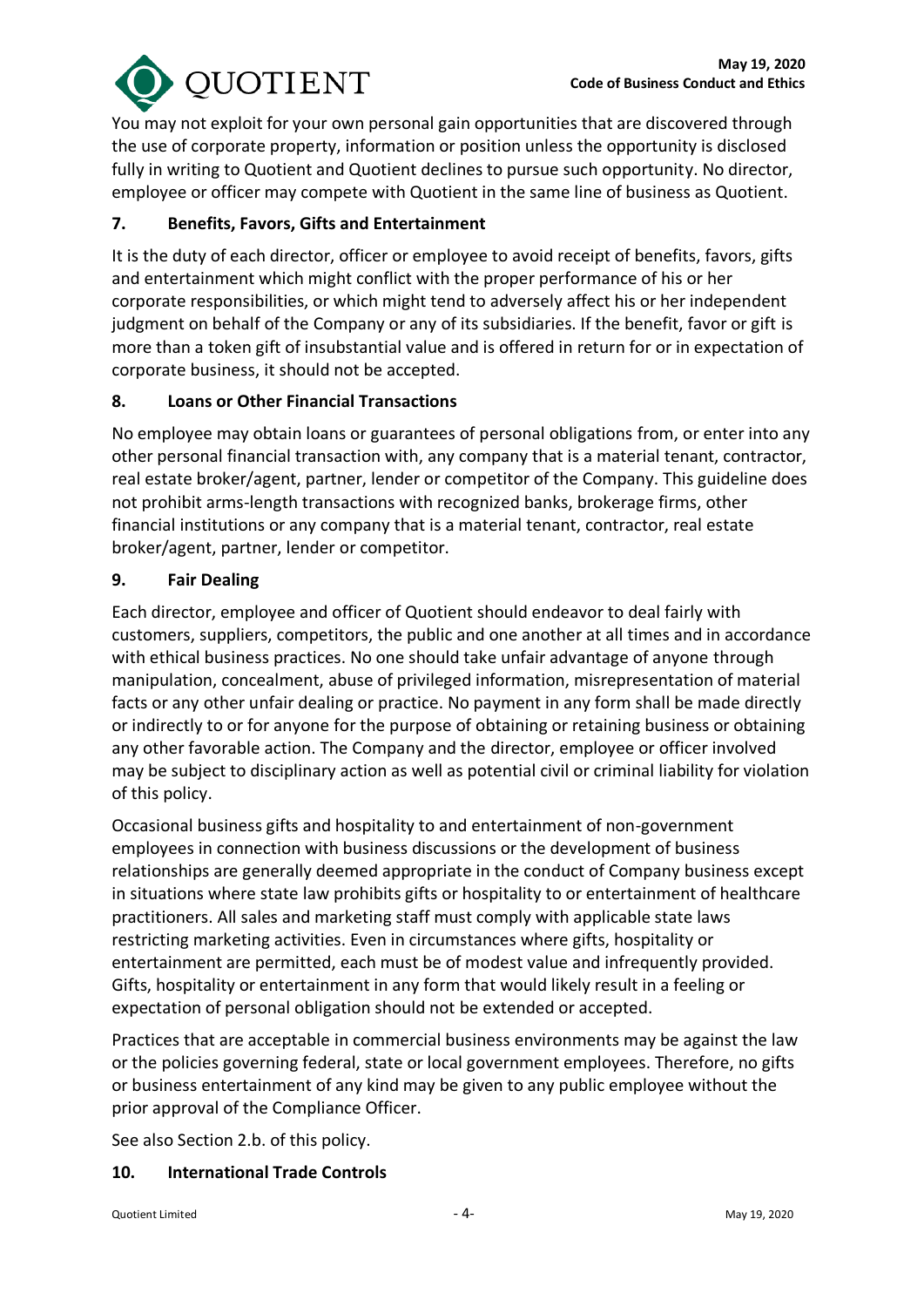

Many countries regulate international trade transactions, such as imports, exports and international financial transactions. In addition, the United States prohibits any cooperation with boycotts against countries friendly to the United States or against firms that may be "blacklisted" by certain groups or countries. It is the Company's policy to comply with these laws and regulations even if it may result in the loss of some business opportunities. Employees should learn and understand the extent to which U.S. and international trade controls apply to transactions conducted by the Company.

### **11. Compliance with Antitrust Laws**

The antitrust laws prohibit agreements among competitors on such matters as prices, terms of sale to customers and allocation of markets or customers. Antitrust laws can be very complex, and violations may subject Quotient and its employees to criminal sanctions, including fines, jail time and civil liability. If you have any questions, consult the Compliance Officer.

### **12. Political Contributions and Activities**

Any political contributions made by or on behalf of Quotient and any solicitations for political contributions of any kind must be lawful and in compliance with Company policies. The Company's financial support to political organizations requires the express approval of the Compliance Officer. This policy applies solely to the use of Company assets and is not intended to discourage or prevent individual directors, employees or officers from making political contributions or engaging in political activities on their own behalf. No one may be reimbursed directly or indirectly by Quotient for personal political contributions.

#### **13. Employment Policies**

The Company is committed to fostering a work environment in which all individuals are treated with respect and dignity. Each individual should be permitted to work in a businesslike atmosphere that promotes equal employment opportunities and prohibits discriminatory practices, including harassment. Therefore, Quotient expects that all relationships among persons in the workplace will be business-like and free of unlawful bias, prejudice and harassment. It is Quotient's policy to ensure equal employment opportunity without discrimination or harassment on the basis of race, color, national origin, religion, sex, age, disability or any other status protected by law. Policies applicable to employees at Quotient and to conduct in the workplace are set forth in the Employee Handbook applicable to the jurisdiction in which the employee works.

#### **14. Related Policies**

The Company has established a number of other Company policies of which you have been or may in the future be informed. An integral part of this Code of Business Conduct and Ethics is that all directors, employees and officers abide by all policies established by Quotient.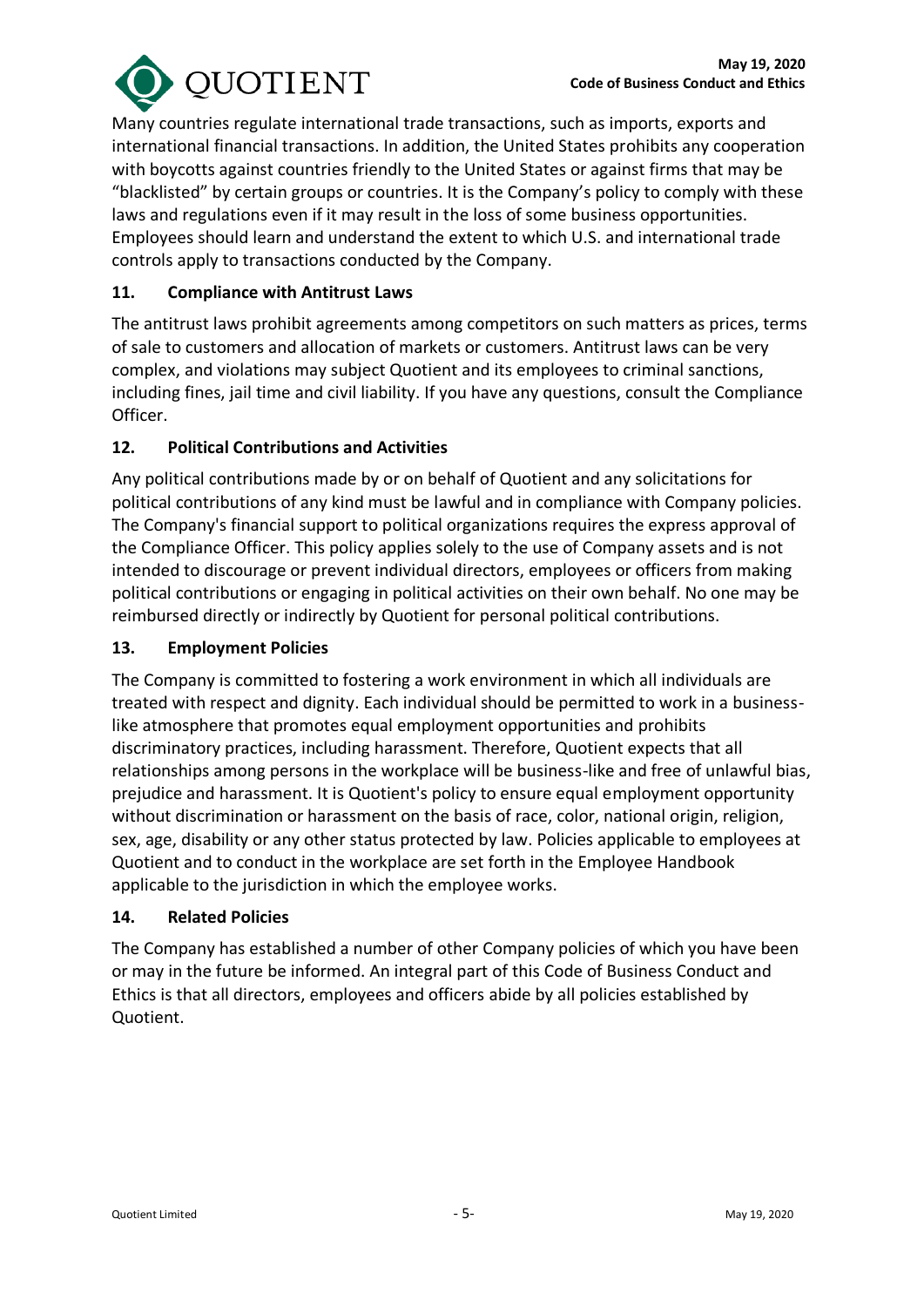

### **15. Reporting Illegal or Unethical Behavior**

Situations that may involve a violation of ethics, laws or this Code may not always be clear and may require difficult judgment. Employees are encouraged to discuss any questions they may have with managers or the Compliance Officer when in doubt about the best course of action in a particular situation.

Employees must promptly report any concerns about violations of laws, rules, regulations or this Code to their supervisors/managers or the Compliance Officer (to the extent consistent with applicable law). Any supervisor who obtains information about a Code violation has the responsibility to report the matter immediately to one of the above individuals. Directors and executive officers must report any concerns about violations of laws, rules, regulations or this Code to the audit committee of the Board.

The Company will not tolerate any kind of retaliation for reports or complaints made in good faith regarding misconduct. Open communication of issues and concerns by all directors, employees and officers without fear of retribution or retaliation is vital to the successful implementation of this Code. Directors, employees and officers are required to cooperate in internal investigations of possible misconduct and unethical behavior (to the extent consistent with applicable law).

## **16. Public Company Disclosure Obligations**

Quotient's business affairs are also subject to certain internal and external disclosure obligations and recordkeeping procedures. As a public company, we are committed to abiding by our disclosure obligations in a full, fair, accurate, timely, and understandable manner. Only with reliable records and clear disclosure procedures can we make informed and responsible business decisions. When disclosing information to the public, it is Quotient's policy to provide consistent and accurate information. To maintain consistency and accuracy, specific company spokespersons are designated to respond to questions from the public. Only these individuals are authorized to release information to the public at appropriate times.

Our internal control procedures are further regulated by the Sarbanes-Oxley Act of 2002. Sarbanes-Oxley was a U.S. legislative response to events at public companies involving pervasive breakdowns in corporate ethics and internal controls over financial reporting. It was designed to rebuild confidence in the capital markets by ensuring that public companies are operated in a transparent and honest manner. Ensuring proper and effective internal controls is among Quotient's highest priorities.

We take seriously the reliance our investors place on us to provide accurate and timely information about our business. In support of this, our policy is to always:

- comply with generally accepted accounting principles;
- maintain a system of internal accounting and disclosure controls and procedures that provides management with reasonable assurances that transactions are properly recorded and that material information is made known to management;
- maintain books and records that accurately and fairly reflect transactions; and
- prohibit establishment of material undisclosed or unrecorded funds or assets.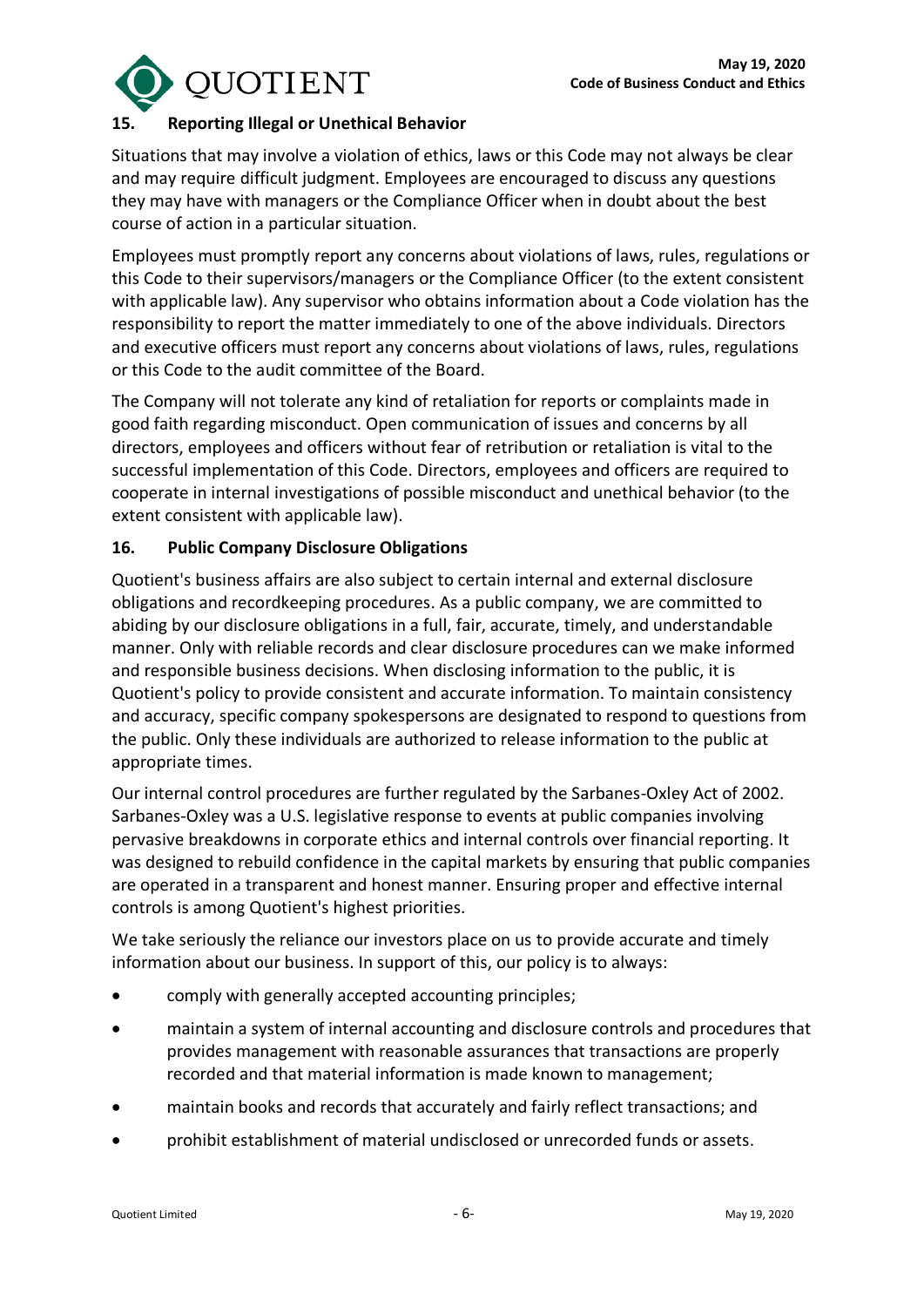

#### **17. Trading in Securities**

Because our ordinary shares are publicly traded securities, we are subject to the U.S. federal securities laws. These laws govern the dissemination or use of information about the affairs of Quotient or its affiliates, and other information that might be of interest to persons considering the purchase or sale of these securities. Violations of the federal securities laws could subject you and the Company to severe criminal and civil penalties. Accordingly, Quotient will not tolerate any conduct that risks a violation of these laws.

### **a.** *Disclosure of Transactions in Company's Securities*

The Securities and Exchange Commission ("**SEC**") requires continuing disclosure of transactions in the Company's publicly traded securities by the Company, its directors, executive officers, major shareholders and other affiliated persons. We are committed to complying with these obligations.

#### **b.** *Insider Trading*

It is illegal for any person, either personally or on behalf of others, (i) to buy or sell securities while in possession of material nonpublic information, or (ii) to communicate (to "tip") material nonpublic information to another person who trades in the securities on the basis of the information or who in turn passes the information on to someone who trades. All directors, officers, employees and temporary insiders, such as accountants and lawyers, must comply with these "insider trading" restrictions.

All information that an investor might consider important in deciding whether to buy, sell, or hold securities is considered "material." Information that is likely to or may affect the price of securities is almost always material. Examples of some types of material information are:

- financial and operating results for the month, quarter or year;
- financial forecasts, including proposed or approved budgets;
- possible mergers, acquisitions, joint ventures and other purchases and sales of products, businesses, companies and investments in companies;
- obtaining or losing important contracts;
- major personnel changes; and
- major litigation developments.

All information about Quotient or its business plans is potentially "insider" information until publicly disclosed or made available by Quotient. Accordingly, insiders must not disclose this information to others. This prohibition includes disclosure to relatives, friends and business or social acquaintances. Information is considered to be non-public unless it has been effectively disclosed to the public (*e*.*g*., by a press release). In addition to public disclosure, there must also be adequate time for the market as a whole to digest the information.

When a director, employee or officer knows material nonpublic information about Quotient, he or she is prohibited from three activities: